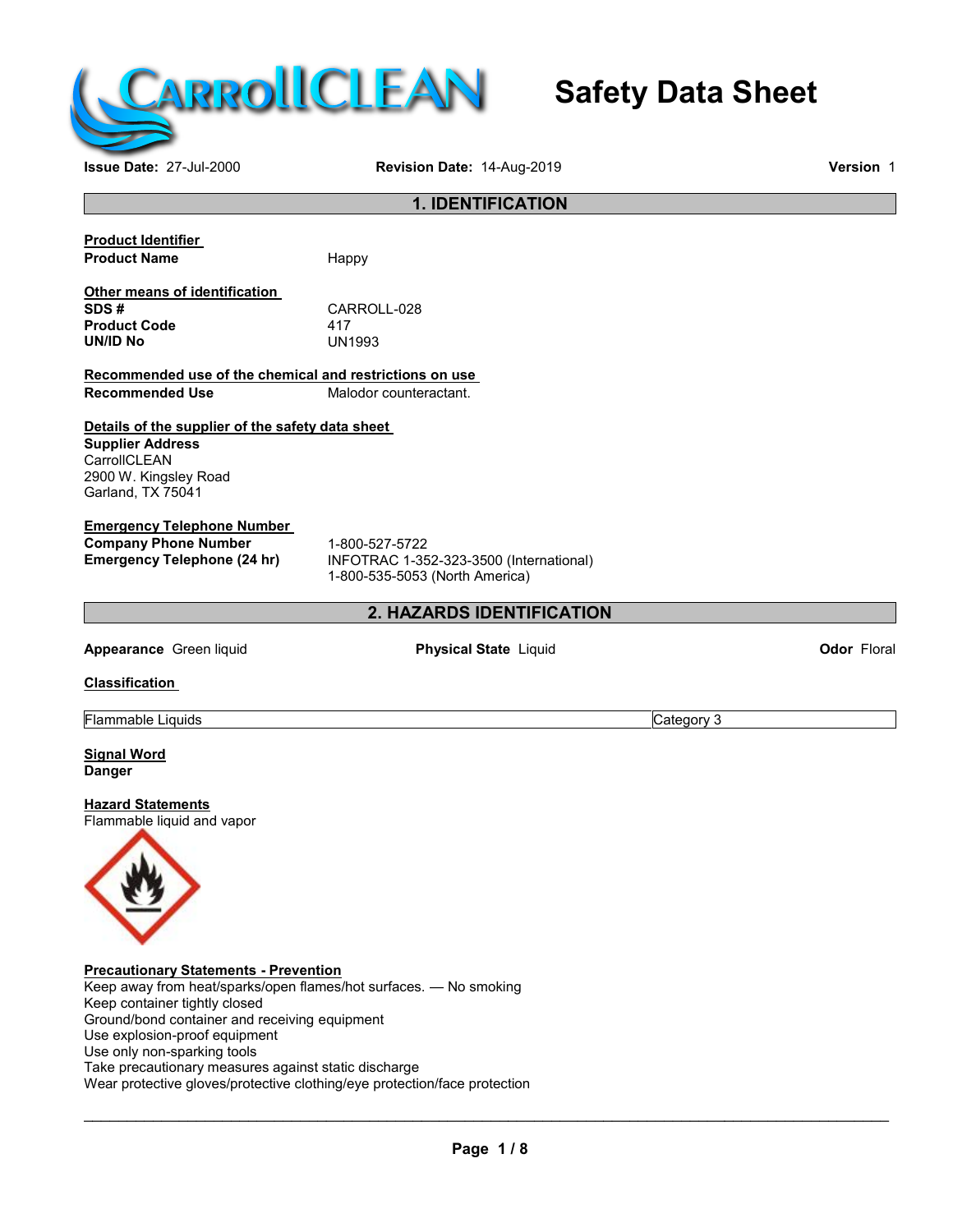**PC 417 - Happy**<br> **Precautionary Statements - Response**<br>IF ON SKIN (or hair): Remove/Take off immediately all contaminated clothing. Rinse skin with water/shower<br>IN CASE OF FIRE: Use CO2, dry chemical, or foam for extincti IN CASE OF FIRE: Use CO2, dry chemical, or foam for extinction

#### **Precautionary Statements - Storage**

Store in a well-ventilated place. Keep cool

#### **Precautionary Statements - Disposal**

Dispose of contents/container to an approved waste disposal plant

#### **3. COMPOSITION/INFORMATION ON INGREDIENTS**

| . .<br>Chemical<br>Name             | `No<br>CAS                           | $\mathbf{a}$<br>We<br>i es le t<br>70 |
|-------------------------------------|--------------------------------------|---------------------------------------|
| alcohol<br>le.<br>וענ<br>п.<br>ּשׁו | $\sim$<br>$\sim$<br>. .<br>--دن- ، . | 7 U                                   |

#### **4. FIRST-AID MEASURES**

#### **First Aid Measures**

| <b>Eve Contact</b>                         | Rinse immediately with plenty of water, also under the eyelids, for at least 15 minutes. If<br>eye irritation persists: Get medical advice/attention.  |  |
|--------------------------------------------|--------------------------------------------------------------------------------------------------------------------------------------------------------|--|
| <b>Skin Contact</b>                        | Take off contaminated clothing. Wash with plenty of water. If irritation persists, seek<br>medical attention. Wash contaminated clothing before reuse. |  |
| Inhalation                                 | None under normal use conditions.                                                                                                                      |  |
| Ingestion                                  | Give large quantities of water. Do not induce vomiting. Get medical attention.                                                                         |  |
| <b>Most important symptoms and effects</b> |                                                                                                                                                        |  |
| <b>Symptoms</b>                            | Prolonged or repeated skin contact may cause irritation. Eye contact may be slightly<br>irritating.                                                    |  |

#### **Indication of any immediate medical attention and special treatment needed**

**Notes to Physician** Treat symptomatically.

#### **5. FIRE-FIGHTING MEASURES**

#### **Suitable Extinguishing Media**

Water. Foam. Carbon dioxide (CO2).

#### **Unsuitable Extinguishing Media** Not determined.

#### **Specific Hazards Arising from the Chemical**

Flammable.

#### **Protective equipment and precautions for firefighters**

As in any fire, wear self-contained breathing apparatus pressure-demand, MSHA/NIOSH (approved or equivalent) and full protective gear.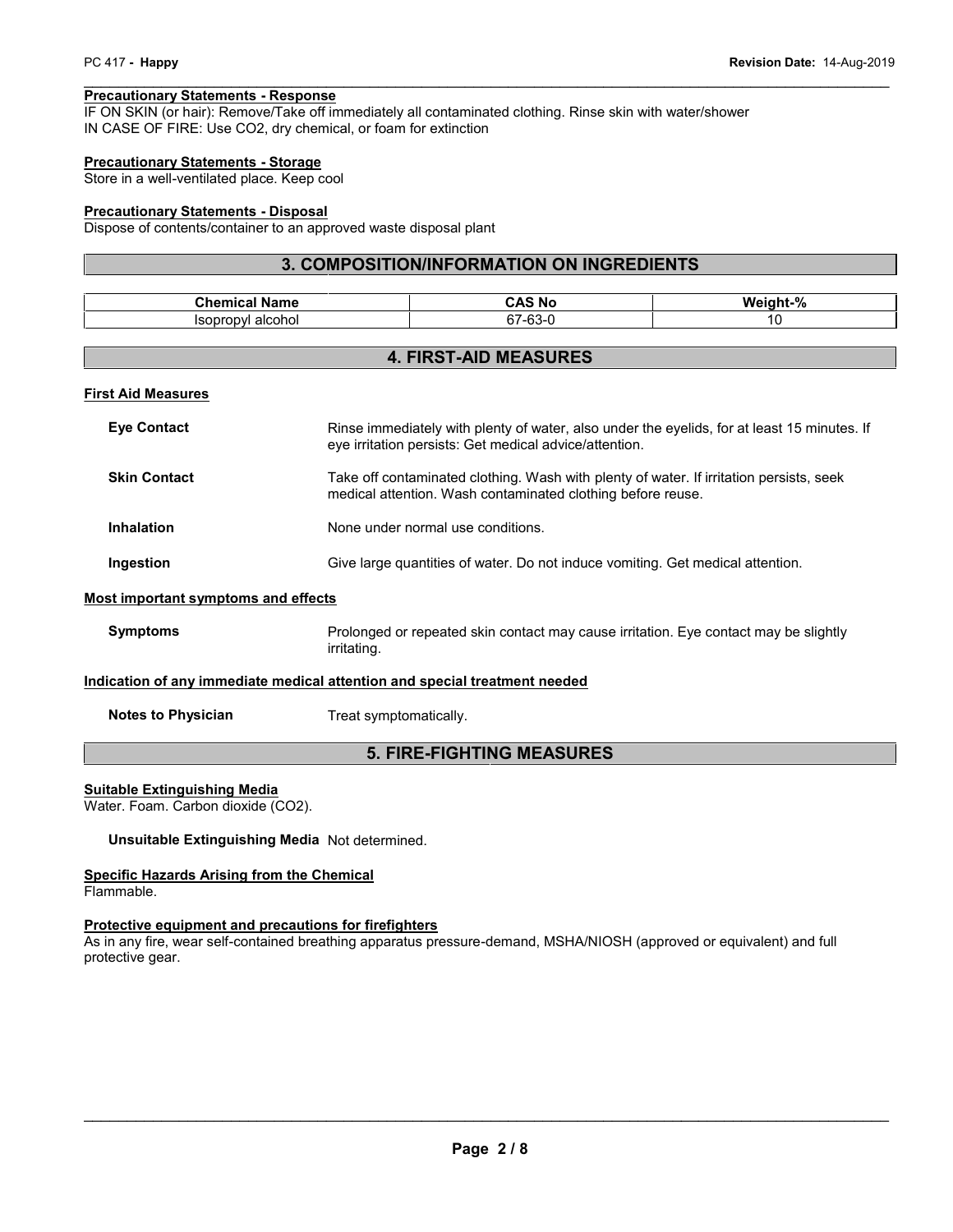| PC 417 - Happy                                               | Revision Date: 14-Aug-2019                                                                                                                                                                                                                                                                                                                                                                             |
|--------------------------------------------------------------|--------------------------------------------------------------------------------------------------------------------------------------------------------------------------------------------------------------------------------------------------------------------------------------------------------------------------------------------------------------------------------------------------------|
|                                                              | <b>6. ACCIDENTAL RELEASE MEASURES</b>                                                                                                                                                                                                                                                                                                                                                                  |
|                                                              | Personal precautions, protective equipment and emergency procedures                                                                                                                                                                                                                                                                                                                                    |
| <b>Personal Precautions</b>                                  | Use personal protective equipment as required.                                                                                                                                                                                                                                                                                                                                                         |
| Methods and material for containment and cleaning up         |                                                                                                                                                                                                                                                                                                                                                                                                        |
| <b>Methods for Containment</b>                               | Prevent further leakage or spillage if safe to do so.                                                                                                                                                                                                                                                                                                                                                  |
| <b>Methods for Clean-Up</b>                                  | Flood area with water and then mop up. Dispose of in accordance with federal, state and<br>local regulations.                                                                                                                                                                                                                                                                                          |
|                                                              | 7. HANDLING AND STORAGE                                                                                                                                                                                                                                                                                                                                                                                |
| <b>Precautions for safe handling</b>                         |                                                                                                                                                                                                                                                                                                                                                                                                        |
| <b>Advice on Safe Handling</b>                               | Handle in accordance with good industrial hygiene and safety practice. Do not destroy or<br>deface the label. Keep away from heat/sparks/open flames/hot surfaces. — No smoking.<br>Use spark-proof tools and explosion-proof equipment. Ground/bond container and receiving<br>equipment. Take precautionary measures against static discharges. Use personal<br>protection recommended in Section 8. |
| Conditions for safe storage, including any incompatibilities |                                                                                                                                                                                                                                                                                                                                                                                                        |
| <b>Storage Conditions</b>                                    | Keep containers tightly closed in a dry, cool and well-ventilated place. Store containers<br>upright.                                                                                                                                                                                                                                                                                                  |
| <b>Incompatible Materials</b>                                | None known based on information supplied.                                                                                                                                                                                                                                                                                                                                                              |

## **8. EXPOSURE CONTROLS/PERSONAL PROTECTION**

#### **Exposure Guidelines**

| <b>Chemical Name</b>         | <b>ACGIH TLV</b>              | <b>OSHA PEL</b>                                                   | <b>NIOSH IDLH</b>              |
|------------------------------|-------------------------------|-------------------------------------------------------------------|--------------------------------|
| Isopropyl alcohol<br>67-63-0 | STEL: 400 ppm<br>TWA: 200 ppm | TWA: 400 ppm<br>TWA: 980 mg/m <sup>3</sup>                        | IDLH: 2000 ppm<br>TWA: 400 ppm |
|                              |                               | (vacated) TWA: 400 ppm                                            | TWA: 980 mg/m $^{\circ}$       |
|                              |                               | (vacated) TWA: 980 mg/m <sup>3</sup>                              | STEL: 500 ppm                  |
|                              |                               | (vacated) STEL: 500 ppm<br>(vacated) STEL: 1225 mg/m <sup>3</sup> | STEL: 1225 mg/m <sup>3</sup>   |

#### **Appropriate engineering controls**

**Engineering Controls** Apply technical measures to comply with the occupational exposure limits.

#### **Individual protection measures, such as personal protective equipment**

| <b>Eye/Face Protection</b> | Goggles. |
|----------------------------|----------|
|----------------------------|----------|

**Skin and Body Protection** Wear suitable protective clothing.

**Respiratory Protection** Ensure adequate ventilation, especially in confined areas.

**General Hygiene Considerations** Handle in accordance with good industrial hygiene and safety practice.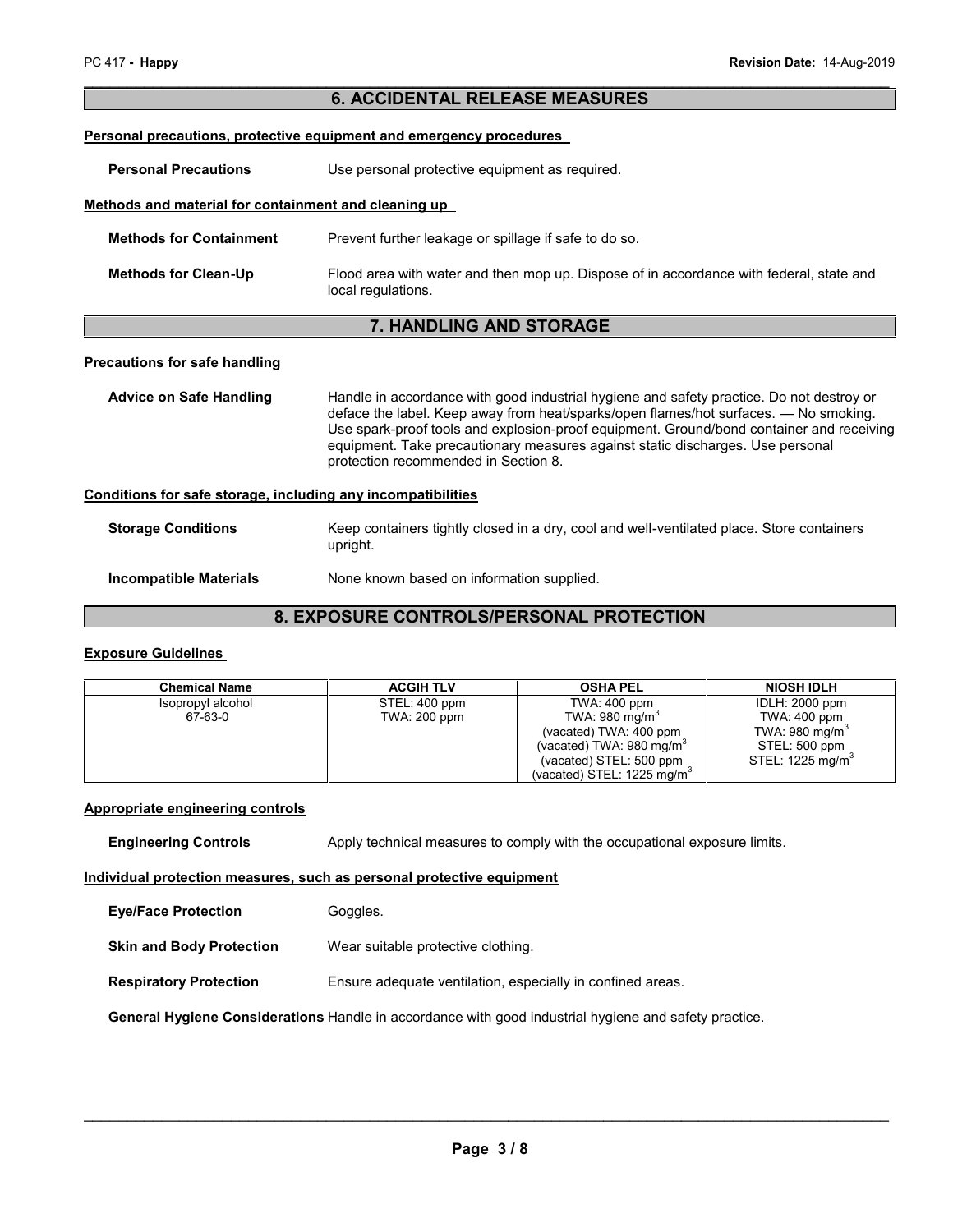# PC 417 - **Happy**<br> **Revision Date:** 14-Aug-2019<br> **PRODUCED AND OUTBURGLE PROPERTIES 9. PHYSICAL AND CHEMICAL PROPERTIES**

#### **Information on basic physical and chemical properties**

| <b>Physical State</b><br>Appearance<br>Color           | Liquid<br>Green liquid<br>Green  | Odor<br><b>Odor Threshold</b>    | Floral<br>Not determined |  |
|--------------------------------------------------------|----------------------------------|----------------------------------|--------------------------|--|
| <b>Property</b>                                        | Values                           | Remarks • Method                 |                          |  |
| pН<br><b>Melting Point/Freezing Point</b>              | 7.0<br>Not available             |                                  |                          |  |
| <b>Boiling Point/Boiling Range</b>                     | Not determined                   |                                  |                          |  |
| <b>Flash Point</b>                                     | 36 °C / 96 °F                    | Pensky-Martens Closed Cup (PMCC) |                          |  |
| <b>Evaporation Rate</b><br>Flammability (Solid, Gas)   | Not determined<br>n/a-liquid     |                                  |                          |  |
| Upper Flammability Limits                              | Not determined                   |                                  |                          |  |
| <b>Lower Flammability Limit</b>                        | Not determined                   |                                  |                          |  |
| <b>Vapor Pressure</b>                                  | Not available                    |                                  |                          |  |
| <b>Vapor Density</b>                                   | Not determined                   |                                  |                          |  |
| <b>Specific Gravity</b><br>Water Solubility            | 0.987<br>Completely soluble      | $(1=Water)$                      |                          |  |
| Solubility in other solvents                           | Not determined                   |                                  |                          |  |
| <b>Partition Coefficient</b>                           | Not determined                   |                                  |                          |  |
| <b>Auto-ignition Temperature</b>                       | Not determined                   |                                  |                          |  |
| <b>Decomposition Temperature</b>                       | Not determined                   |                                  |                          |  |
| <b>Kinematic Viscosity</b><br><b>Dynamic Viscosity</b> | Not determined<br>Not determined |                                  |                          |  |
| <b>Explosive Properties</b>                            | Not determined                   |                                  |                          |  |
| <b>Oxidizing Properties</b>                            | Not determined                   |                                  |                          |  |
|                                                        |                                  |                                  |                          |  |

#### **10. STABILITY AND REACTIVITY**

#### **Reactivity**

Not reactive under normal conditions.

#### **Chemical Stability**

Stable under recommended storage conditions.

#### **Possibility of Hazardous Reactions**

None under normal processing.

#### **Conditions to Avoid**

None known.

#### **Incompatible Materials**

None known based on information supplied.

#### **Hazardous Decomposition Products**

None known based on information supplied.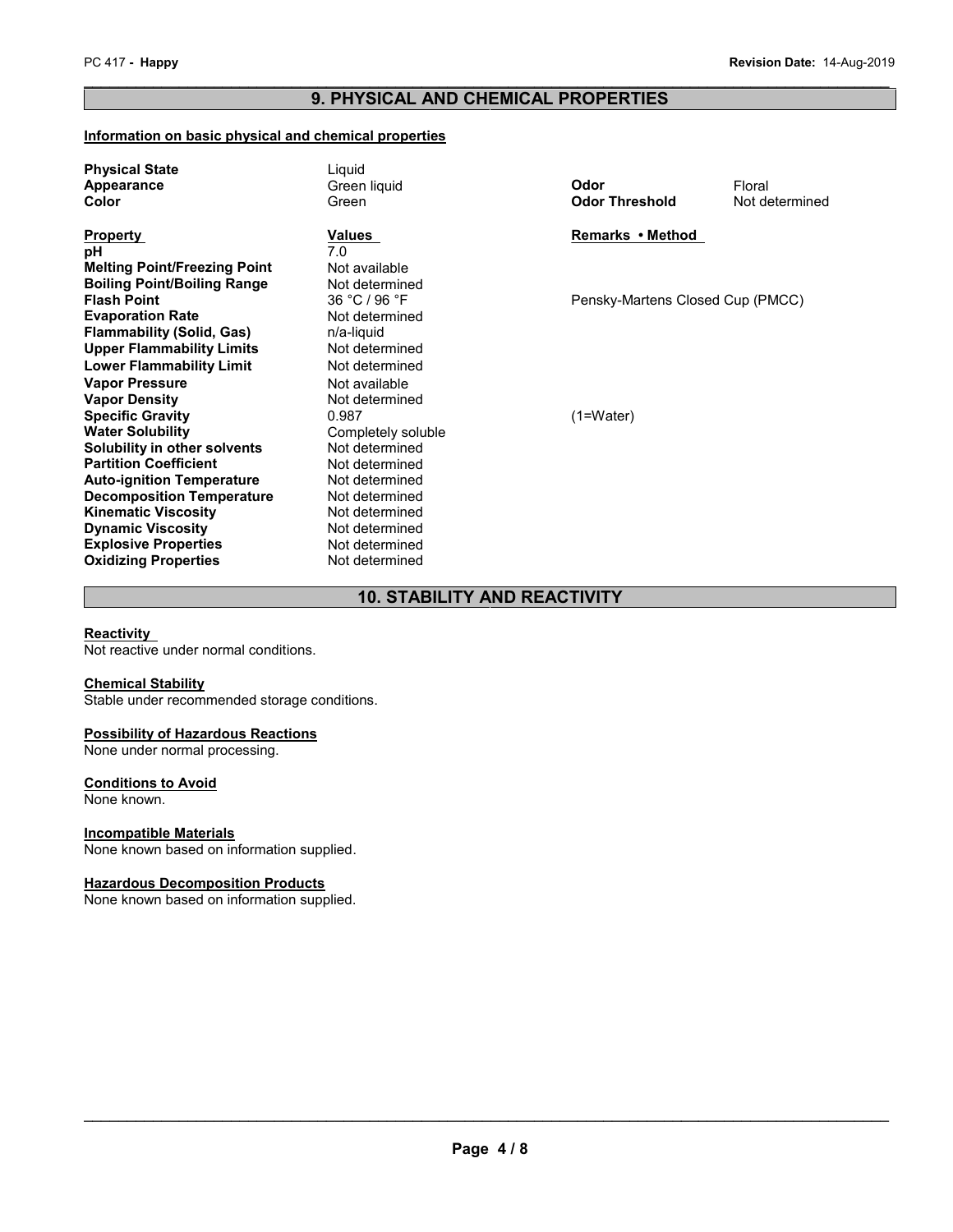### **11. TOXICOLOGICAL INFORMATION**

#### **Information on likely routes of exposure**

| <b>Product Information</b> |                                                                                                       |
|----------------------------|-------------------------------------------------------------------------------------------------------|
| <b>Eye Contact</b>         | Avoid contact with eyes.                                                                              |
| <b>Skin Contact</b>        | Avoid contact with skin.                                                                              |
| <b>Inhalation</b>          | Under normal conditions of intended use, this material is not expected to be an inhalation<br>hazard. |
| Ingestion                  | Do not taste or swallow.                                                                              |

#### **Component Information**

| <b>Chemical Name</b>                   | Oral LD50                      | Dermal LD50                                  | <b>Inhalation LC50</b>  |
|----------------------------------------|--------------------------------|----------------------------------------------|-------------------------|
| <b>Isopropyl alcohol</b><br>$ 67-63-0$ | = 4396 mg/kg $\sqrt{2}$<br>Rat | 12800 mg/kg (Rat) = 12870<br>Rabbit<br>ma/ka | 「Rat)4 h<br>= 72.6 mg/L |

#### **Information on physical, chemical and toxicological effects**

**Symptoms** Please see section 4 of this SDS for symptoms.

#### **Delayed and immediate effects as well as chronic effects from short and long-term exposure**

**Carcinogenicity** Not classifiable as a human carcinogen.

| <b>Name</b><br><b>Chemical</b>  | ACGIH | <b>IARC</b> | <b>NTP</b> | <b>OCHA</b><br>אחטי |
|---------------------------------|-------|-------------|------------|---------------------|
| alcohol<br>Isopropvl<br>67-63-0 |       | Group       |            |                     |

#### **Legend**

*IARC (International Agency for Research on Cancer)*

*Group 3 IARC components are "not classifiable as human carcinogens"*

*OSHA (Occupational Safety and Health Administration of the US Department of Labor)*

*X - Present*

#### **Numerical measures of toxicity**

Not determined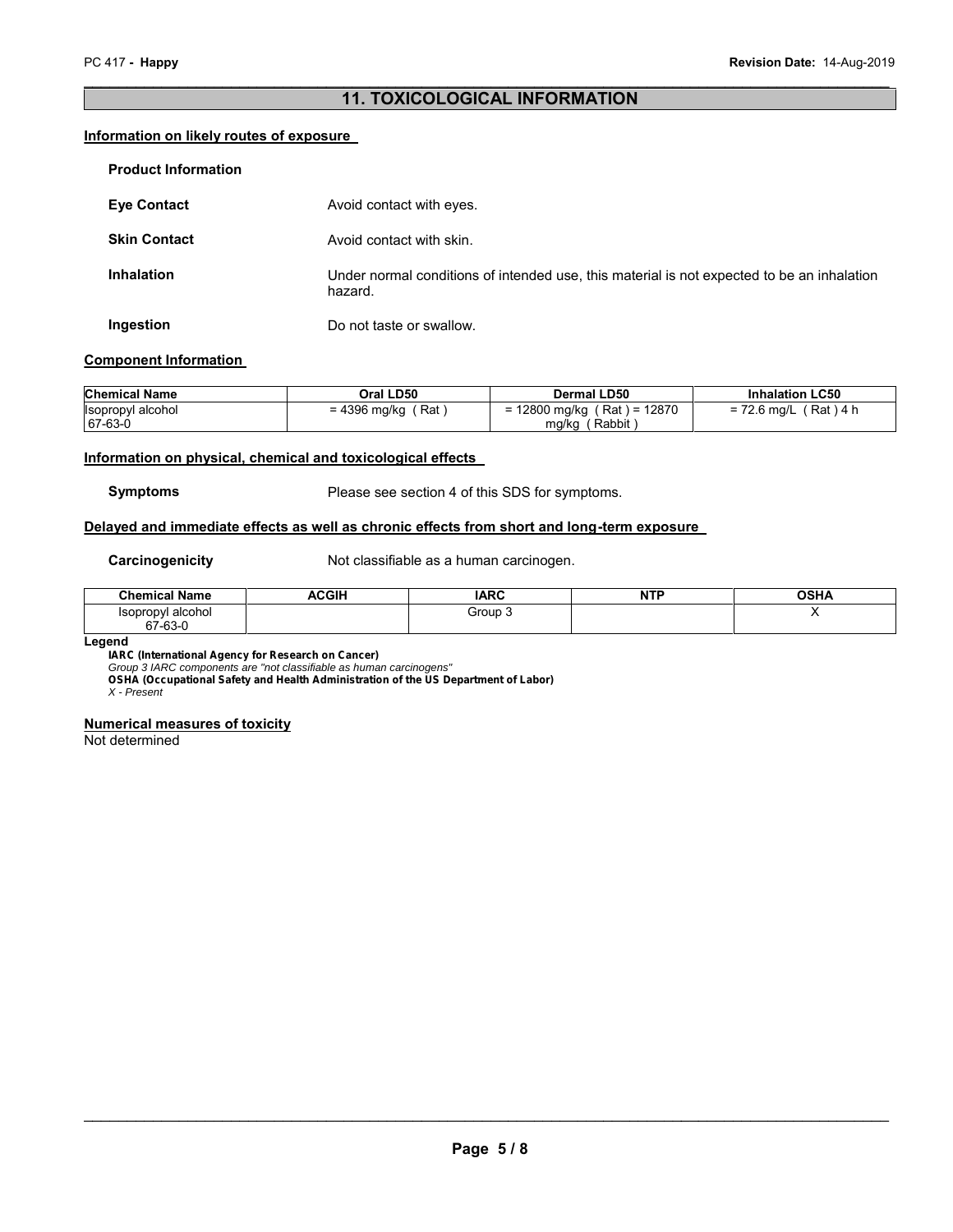### **12. ECOLOGICAL INFORMATION**

#### **Ecotoxicity**

An environmental hazard cannot be excluded in the event of unprofessional handling or disposal.

| <b>Chemical Name</b>         | Algae/aquatic plants                                                                               | Fish                                                                                                                                                                  | <b>Toxicity to</b><br>microorganisms | <b>Crustacea</b>                       |
|------------------------------|----------------------------------------------------------------------------------------------------|-----------------------------------------------------------------------------------------------------------------------------------------------------------------------|--------------------------------------|----------------------------------------|
| Isopropyl alcohol<br>67-63-0 | 1000: 96 h Desmodesmus<br>subspicatus mg/L EC50<br>1000: 72 h Desmodesmus<br>subspicatus mg/L EC50 | 9640: 96 h Pimephales<br>promelas mg/L LC50 flow-<br>through 11130: 96 h<br>Pimephales promelas mg/L<br>LC50 static 1400000: 96 h<br>Lepomis macrochirus µq/L<br>LC50 |                                      | 13299: 48 h Daphnia magna<br>mg/L EC50 |

#### **Persistence/Degradability**

Not determined.

#### **Bioaccumulation**

Not determined.

#### **Mobility**

| <b>Chemical Name</b>         | <b>Partition Coefficient</b> |
|------------------------------|------------------------------|
| Isopropvl alcohol<br>67-63-0 | 0.05                         |

#### **Other Adverse Effects**

Not determined

#### **13. DISPOSAL CONSIDERATIONS**

#### **Waste Treatment Methods**

| <b>Disposal of Wastes</b>     | Disposal should be in accordance with applicable regional, national and local laws and<br>regulations. |
|-------------------------------|--------------------------------------------------------------------------------------------------------|
| <b>Contaminated Packaging</b> | Disposal should be in accordance with applicable regional, national and local laws and<br>regulations. |

#### **California Hazardous Waste Status**

| <b>Chemical Name</b> | California Hazardous Waste Status |
|----------------------|-----------------------------------|
| Isopropyl alcohol    | Toxic                             |
| 67-63-0              | lgnitable                         |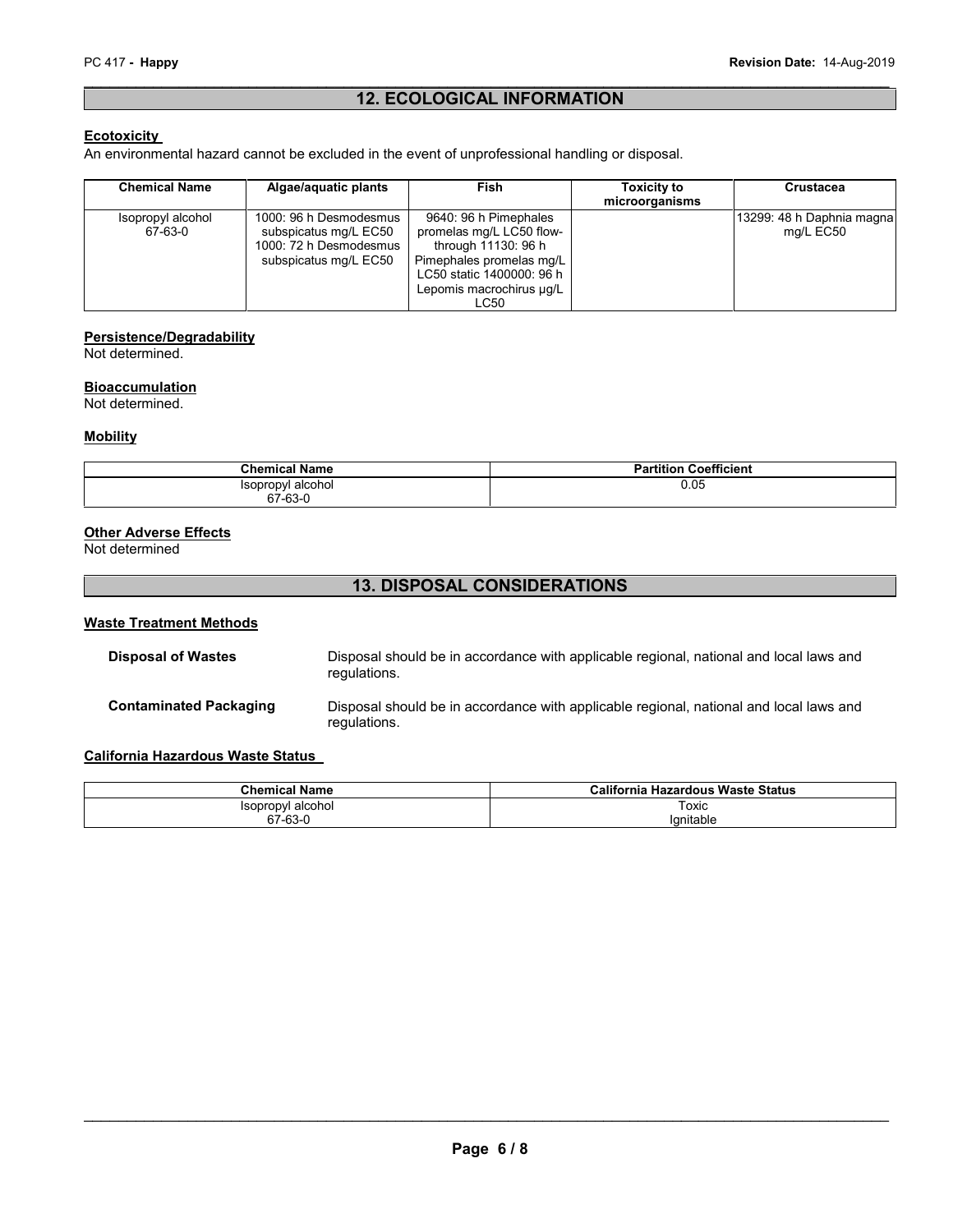#### **14. TRANSPORT INFORMATION**

**Note Please see current shipping paper for most up to date shipping information, including** exemptions and special circumstances.

| DO1<br>UN/ID No<br><b>Proper Shipping Name</b><br><b>Hazard Class</b>                                 | UN1993<br>Flammable liquids, n.o.s. (isopropanol)          |
|-------------------------------------------------------------------------------------------------------|------------------------------------------------------------|
| <b>Packing Group</b>                                                                                  | 3<br>Ш                                                     |
| IATA<br>UN/ID No<br><b>Proper Shipping Name</b><br><b>Hazard Class</b><br><b>Packing Group</b>        | UN1993<br>Flammable liquid, n.o.s. (isopropanol)<br>3<br>Ш |
| <b>IMDG</b><br>UN/ID No<br><b>Proper Shipping Name</b><br><b>Hazard Class</b><br><b>Packing Group</b> | UN1993<br>Flammable liquid, n.o.s. (isopropanol)<br>3<br>Ш |

### **15. REGULATORY INFORMATION**

#### **International Inventories**

# **Legend:**

**TSCA** Listed

*TSCA - United States Toxic Substances Control Act Section 8(b) Inventory*

*DSL/NDSL - Canadian Domestic Substances List/Non-Domestic Substances List*

*EINECS/ELINCS - European Inventory of Existing Chemical Substances/European List of Notified Chemical Substances*

*ENCS - Japan Existing and New Chemical Substances*

*IECSC - China Inventory of Existing Chemical Substances*

*KECL - Korean Existing and Evaluated Chemical Substances*

*PICCS - Philippines Inventory of Chemicals and Chemical Substances*

#### **US Federal Regulations**

#### **SARA 313**

| <b>Chemical Name</b>               | CAS No<br>_____    | Weight-% | <b>SARA 313</b><br><b>Threshold</b><br>Values % |
|------------------------------------|--------------------|----------|-------------------------------------------------|
| i - 67-63-0<br>Isopropyl alcohol - | co c<br>~7<br>ט-כס | u        |                                                 |

#### **US State Regulations**

#### **U.S. State Right-to-Know Regulations**

| <b>Chemical Name</b>               | <b>New</b><br>. Jersev | <b>Massachusetts</b> | Pennsvlvania |
|------------------------------------|------------------------|----------------------|--------------|
| alcohol<br><i><b>Isopropyl</b></i> |                        |                      |              |
| 67-63-0                            |                        |                      |              |